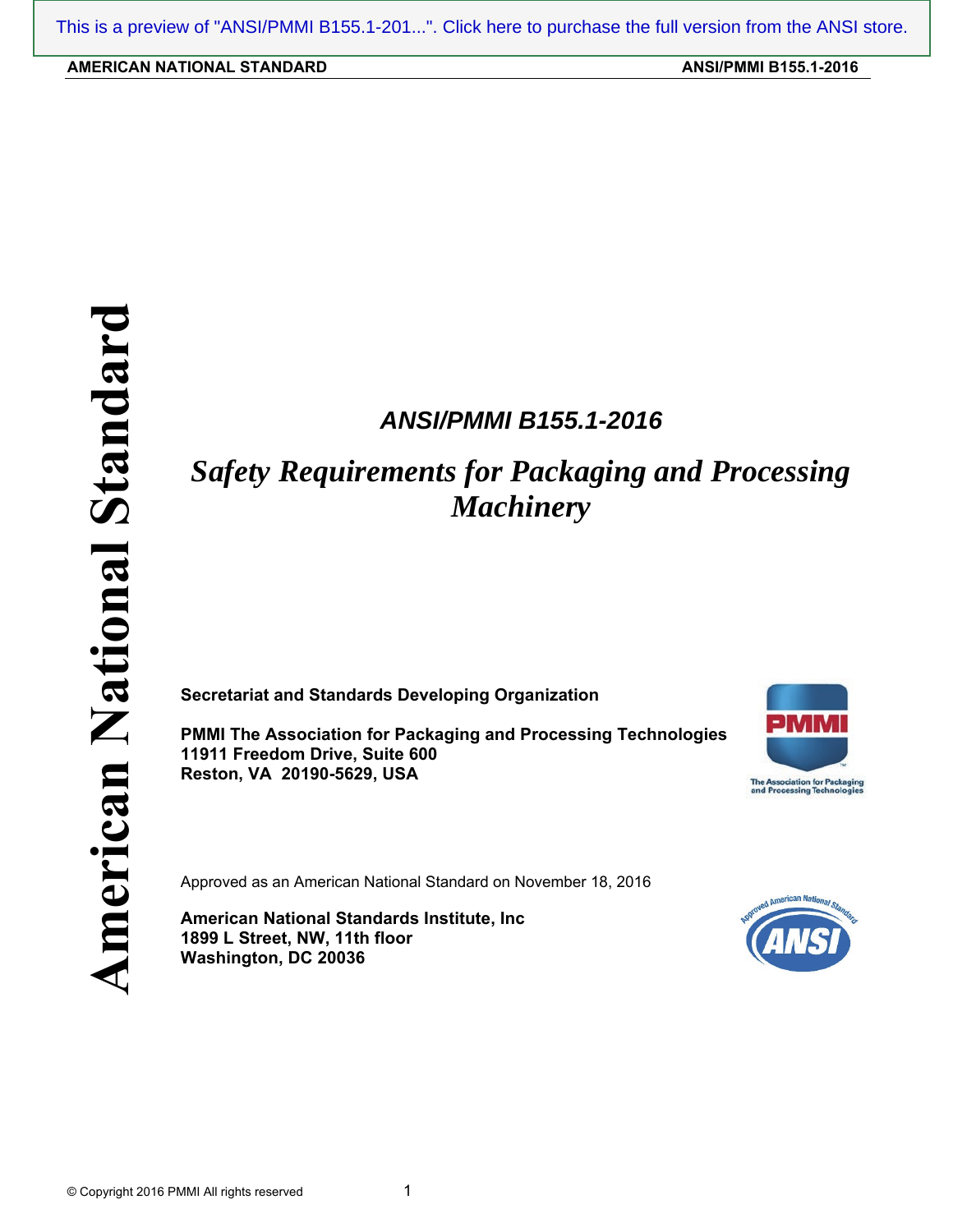## AMERICAN **NATIONAL** STANDARD

By approving this American National Standard, the ANSI Board of Standards Review confirms that the requirements for due process, consensus, balance and openness have been met by the Association for Packaging and Processing Technologies (PMMI), the ANSI-accredited standards developing organization.

American National Standards are developed through a consensus process. Consensus is established when substantial agreement has been reached by directly and materially affected interests. Substantial agreement means much more than a simple majority, but not necessarily unanimity. Consensus requires that all views and objections be considered, and that a concerted effort be made toward resolution. This process brings together volunteers or seeks out the views of persons who have an interest in the topic covered by this standard. While PMMI administers the process and establishes procedures to promote fairness in the development of consensus, it does not write the document and it does not independently test, evaluate or verify the accuracy or completeness of any information or the soundness of any judgments contained in its standards or guidelines.

American National Standards are promulgated through ANSI for voluntary use; their existence does not in any respect preclude anyone, whether they have approved the standards or not, from manufacturing, marketing, purchasing, or using products, processes, or procedures not conforming to the standards. However, users, distributors, regulatory bodies, certification agencies and others concerned may apply American National Standards as mandatory requirements in commerce and industry.

The American National Standards Institute does not develop standards and will in no circumstances give an interpretation of an American National Standard. Moreover, no person shall have the right or authority to issue an interpretation of an American National Standard in the name of the American National Standards Institute. Requests for interpretations should be addressed to the Secretariat (PMMI).

NOTICE: This American National Standard may be revised or withdrawn at any time. The procedures of the American National Standards Institute require that action be taken periodically to reaffirm, revise, or withdraw this standard. You may contact the Secretariat for current status information on this standard.

Individuals interested in obtaining up-to-date information on standards can access this information at www.nssn.org (or by contacting ANSI). NSSN - A National Resource for Global Standards provides a central point to search for standards information from worldwide sources and can connect those who seek standards to those who supply them.

PMMI makes no warranty, either expressed or implied as to the fitness of merchantability or accuracy of the information contained within this standard, and disclaims and makes no warranty that the information in this standard will fulfill any of your particular purposes or needs. PMMI disclaims liability for any personal injury, property or other damages of any nature whatsoever, whether special, indirect, consequential or compensatory, directly or indirectly resulting from the publication, use of, application or reliance on this standard. PMMI does not undertake to guarantee the performance of any individual manufacturer or seller's products or services by virtue of this standard, nor does it take any position with respect to the validity of any patent rights asserted in connection with the items which are mentioned in or are the subject of this standard, and PMMI disclaims liability for the infringement of any patent resulting from the use of or reliance on this standard. Users of this standard are expressly advised that determination of the validity of any such patent rights, and the risk of infringement of such rights, is entirely their own responsibility.

In publishing or making this standard available, PMMI is not undertaking to render professional or other services for or on behalf of any person or entity, nor is PMMI undertaking to perform any duty owed by any person or entity to someone else. Anyone using this standard should rely on his or her own independent judgment, or as appropriate, seek the advice of a competent professional in determining the exercise of reasonable care in any given circumstances. In addition to performing the risk assessment process described by this standard, the responsible personnel should also make an independent determination as to whether a machine, activity or condition complies with the applicable legal requirements in the relevant jurisdiction(s).

PMMI has no power, nor does it undertake to police or enforce conformance to the requirements of this voluntary standard. PMMI does not certify, test or inspect products, designs, or installations for safety or health purposes. Any certification or other statement of conformance to any health or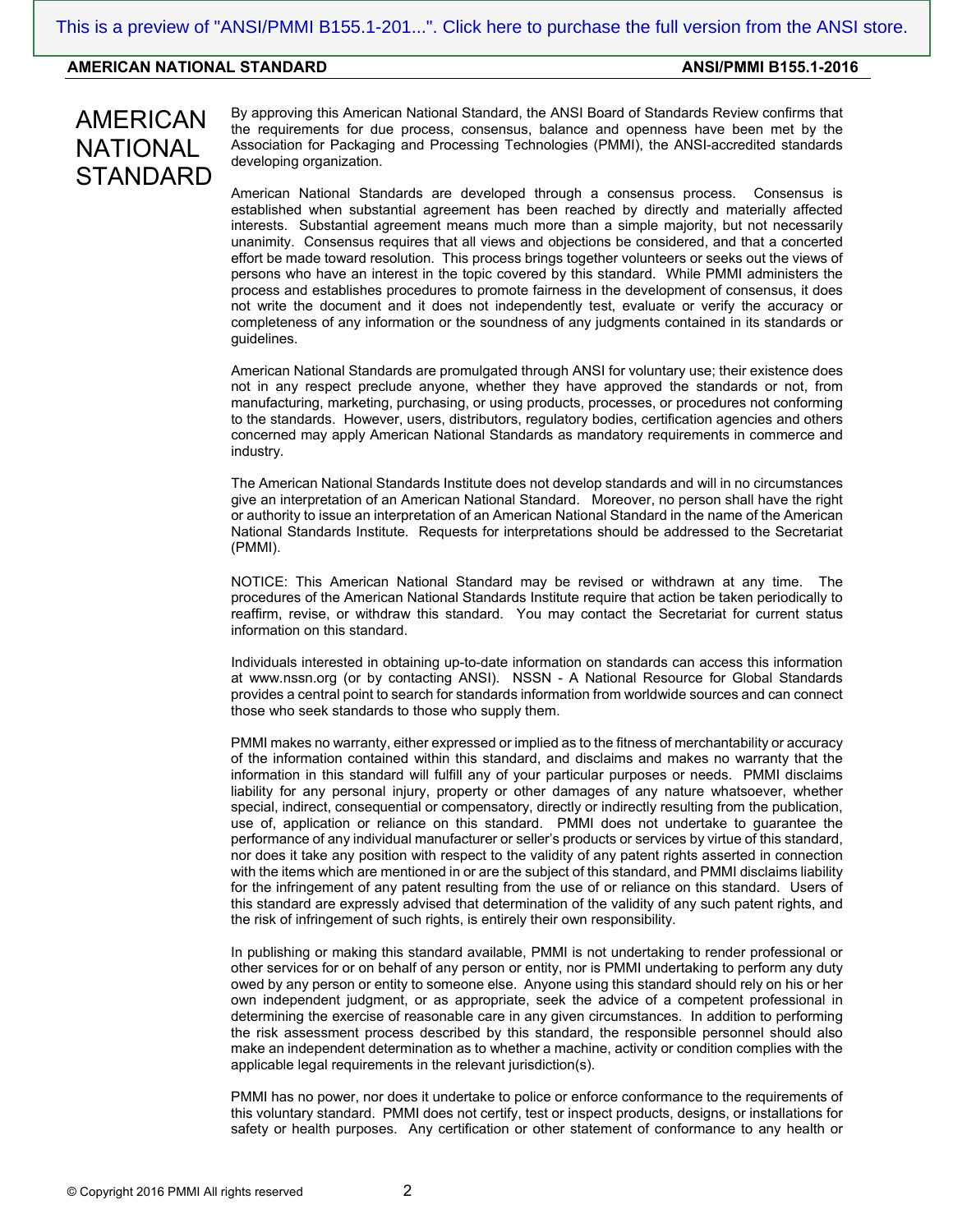safety-related information in this standard shall not be attributable to PMMI and is solely the responsibility of the certifier or maker of the statement.

This standard is available from www.ansi.org.

Published by:

#### **PMMI The Association for Packaging and Processing Technologies 11911 Freedom Drive, Suite 600 Reston, VA 20190-5629, USA**

© Copyright 2016. Association for Packaging and Processing Technologies All rights reserved.

No part of this publication may be reproduced in any form, in an electronic retrieval system or otherwise, without the prior written permission of the publisher.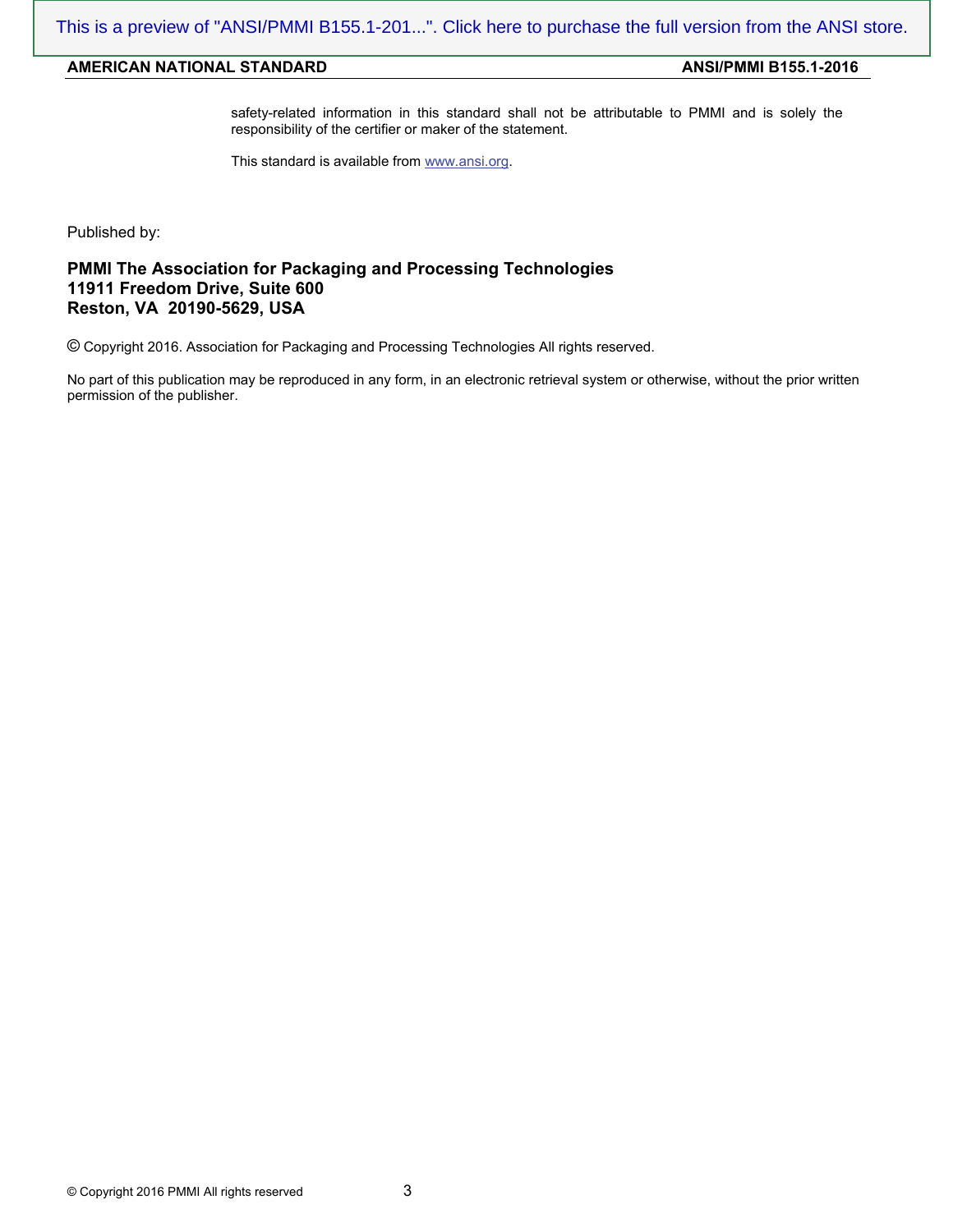**ANSI/PMMI B155.1-2016**

Revision of ANSI/PMMI B155.1-2011

**American National Standard** 

*Safety Requirements for Packaging and Processing Machinery* 

Secretariat and Standards Developing Organization

**PMMI The Association for Packaging and Processing Technologies 11911 Freedom Drive, Suite 600 Reston, VA 20190-5629, USA** 

**Approved as an American National Standard on November 18, 2016** 

**American National Standards Institute, Inc 1899 L Street, NW, 11th floor Washington, DC 20036**



**The Association for Packaging** and Processing Technologies

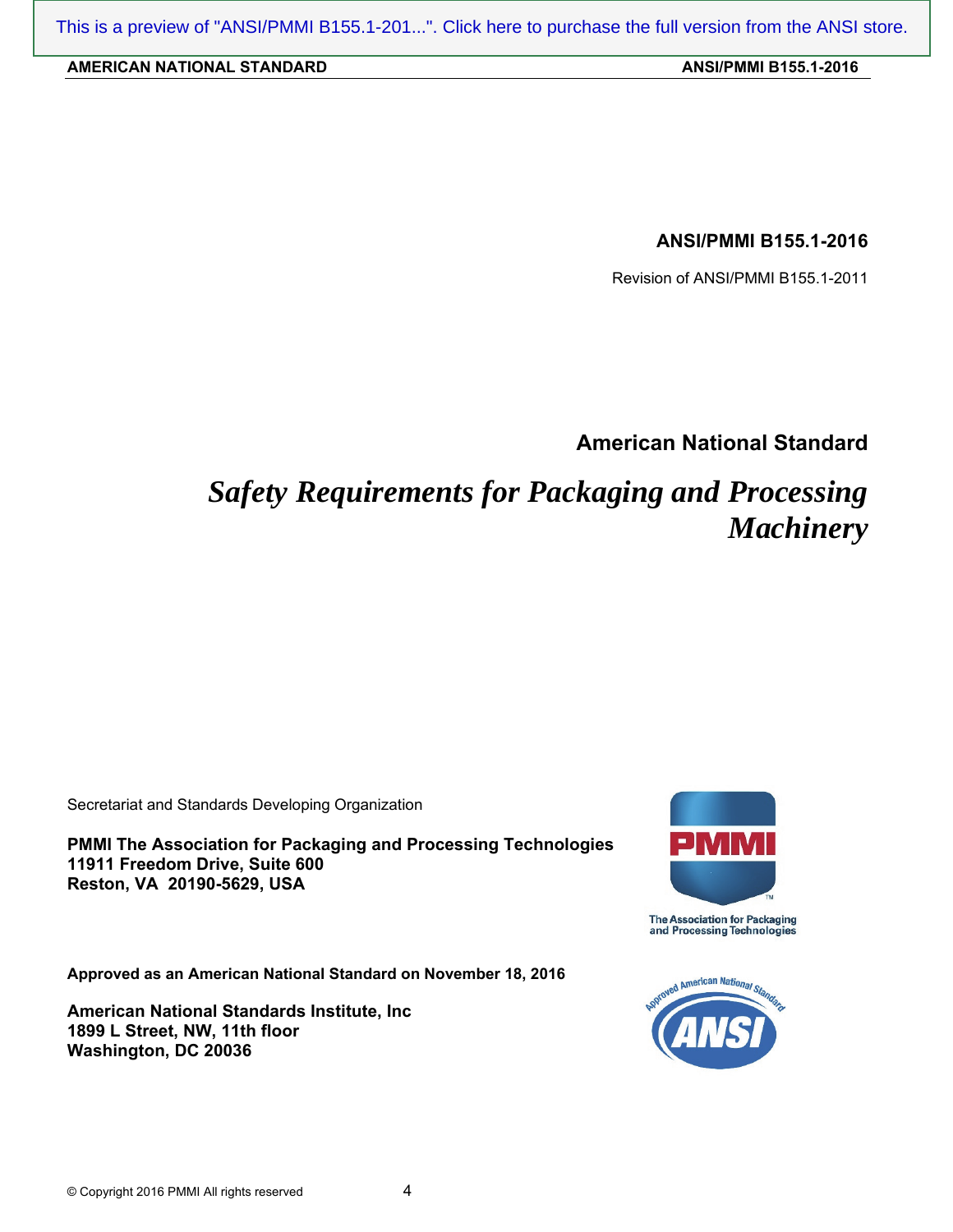#### AMERICAN NATIONAL STANDARD

**ANSI/PMMI B155.1-2016** 

#### **CONTENTS**

| 0              |      |                                                                                                  |  |  |
|----------------|------|--------------------------------------------------------------------------------------------------|--|--|
| 1              |      |                                                                                                  |  |  |
|                | 1.1  |                                                                                                  |  |  |
|                | 1.2  |                                                                                                  |  |  |
| $\overline{2}$ |      |                                                                                                  |  |  |
| 3              |      |                                                                                                  |  |  |
| 4              |      |                                                                                                  |  |  |
|                | 4.1  |                                                                                                  |  |  |
|                | 4.2  |                                                                                                  |  |  |
|                | 4.3  |                                                                                                  |  |  |
|                | 4.4  |                                                                                                  |  |  |
|                | 4.5  |                                                                                                  |  |  |
|                | 4.6  |                                                                                                  |  |  |
|                | 4.7  |                                                                                                  |  |  |
|                | 4.8  |                                                                                                  |  |  |
|                | 4.9  |                                                                                                  |  |  |
|                | 4.10 |                                                                                                  |  |  |
|                | 4.11 |                                                                                                  |  |  |
|                | 4.12 |                                                                                                  |  |  |
|                | 4.13 |                                                                                                  |  |  |
|                | 4.14 |                                                                                                  |  |  |
|                | 4.15 |                                                                                                  |  |  |
|                | 4.16 |                                                                                                  |  |  |
|                | 4.17 |                                                                                                  |  |  |
|                | 4.18 |                                                                                                  |  |  |
| 5              |      | REQUIREMENTS FOR DESIGN, CONSTRUCTION, RECONSTRUCTION, MODIFICATION, INSTALLATION, OPERATION AND |  |  |
|                |      |                                                                                                  |  |  |
|                | 5.1  |                                                                                                  |  |  |
|                | 5.2  |                                                                                                  |  |  |
|                | 5.3  |                                                                                                  |  |  |
|                | 5.4  |                                                                                                  |  |  |
|                | 5.5  |                                                                                                  |  |  |
| 6              |      |                                                                                                  |  |  |
|                | 6.1  |                                                                                                  |  |  |
|                | 6.2  |                                                                                                  |  |  |
|                | 6.3  |                                                                                                  |  |  |
|                | 6.4  |                                                                                                  |  |  |
|                | 6.5  |                                                                                                  |  |  |
|                | 6.6  |                                                                                                  |  |  |
|                | 6.7  |                                                                                                  |  |  |
|                | 6.8  |                                                                                                  |  |  |
|                | 6.9  |                                                                                                  |  |  |
| $\overline{ }$ |      |                                                                                                  |  |  |
|                | 7.1  |                                                                                                  |  |  |
|                | 7.2  |                                                                                                  |  |  |
|                | 7.3  |                                                                                                  |  |  |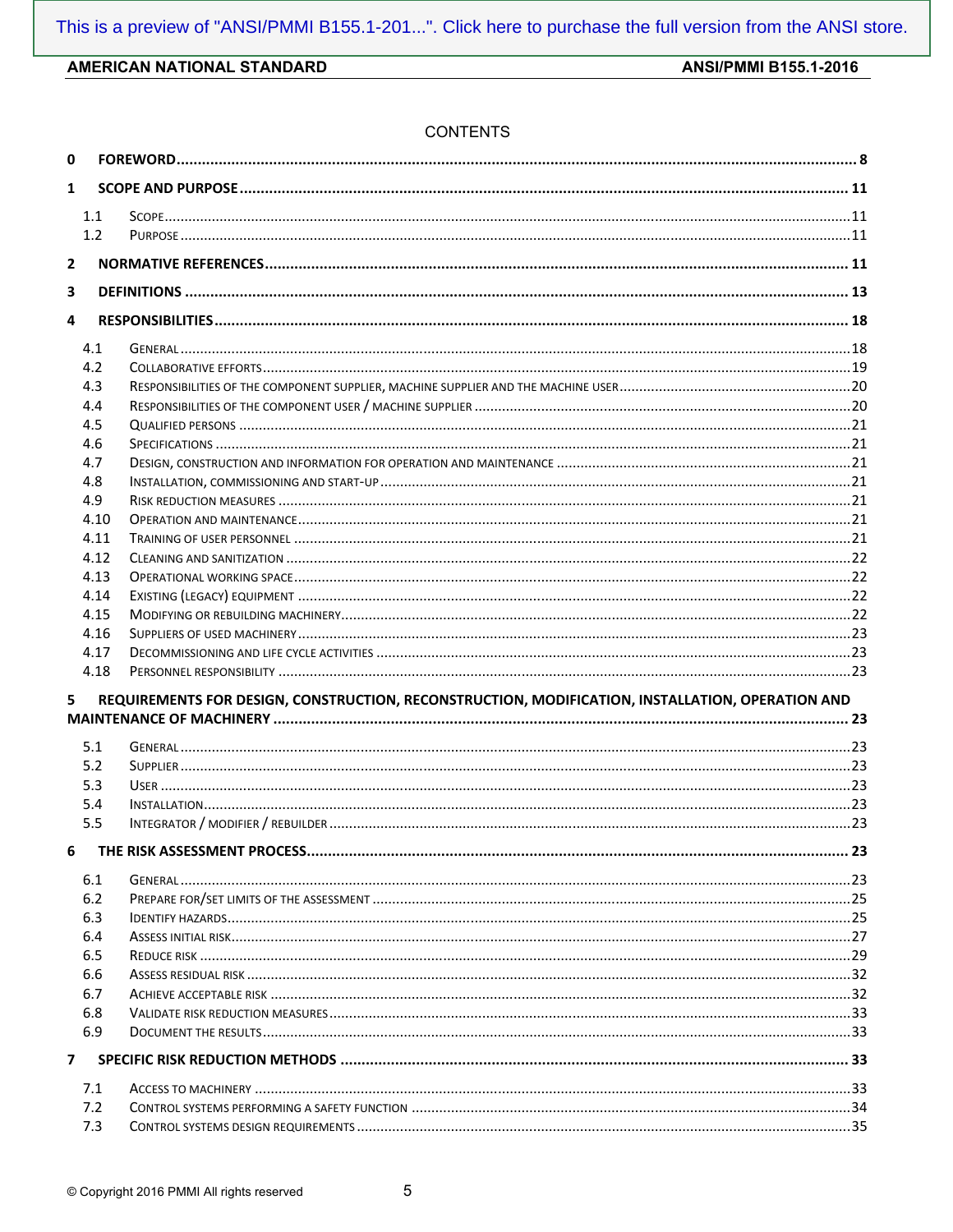### AMERICAN NATIONAL STANDARD

#### **ANSI/PMMI B155.1-2016**

| 7.4            |  |
|----------------|--|
| 7.5            |  |
| 7.6            |  |
| 7.7            |  |
| 7.8            |  |
| 7.9            |  |
| 7.10           |  |
| 7.11           |  |
| 7.12           |  |
| 7.13           |  |
| 7.14           |  |
| 7.15           |  |
| 7.16           |  |
| 7.17           |  |
| 7.18           |  |
| 7.19           |  |
| 7.20           |  |
| 7.21           |  |
| 7.22           |  |
| 7.23           |  |
| 7.24           |  |
| 7.25           |  |
| 8              |  |
| 8.1            |  |
| 8.2            |  |
| 8.3            |  |
| 8.4            |  |
| 8.5            |  |
| 8.6            |  |
| 9              |  |
| 9.1            |  |
| 9.2            |  |
| 9.3            |  |
| 9.4            |  |
| 9.5            |  |
| 9.6            |  |
| 9.7            |  |
|                |  |
| 10             |  |
| <b>ANNEX A</b> |  |
| <b>ANNEX B</b> |  |
| <b>ANNEX C</b> |  |
| <b>ANNEX D</b> |  |
| <b>ANNEX E</b> |  |
| <b>ANNEX F</b> |  |
| <b>ANNEX G</b> |  |
| <b>ANNEX H</b> |  |
|                |  |
| <b>ANNEX I</b> |  |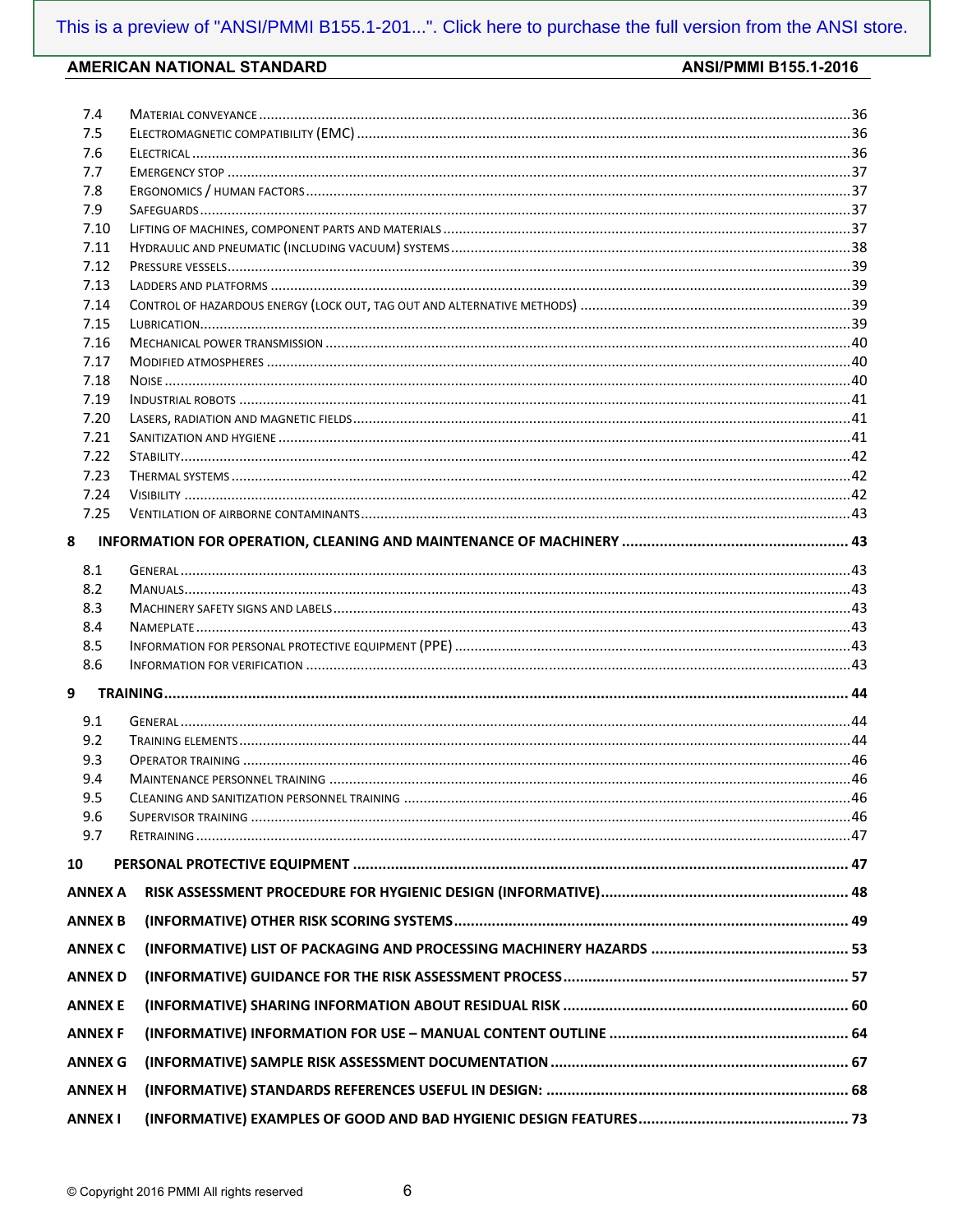| <b>ANNEX J</b> |                                                                                         |  |
|----------------|-----------------------------------------------------------------------------------------|--|
| ANNEX K        |                                                                                         |  |
| <b>ANNEX L</b> | (INFORMATIVE) LIST OF EN (EUROPEAN NORM) PACKAGING MACHINERY STANDARDS  91              |  |
| ANNEX M        | (INFORMATIVE) LIST OF SOME OF THE "TYPE C" HARMONIZED STANDARDS UNDER THE "EU MACHINERY |  |
| ANNEX N        |                                                                                         |  |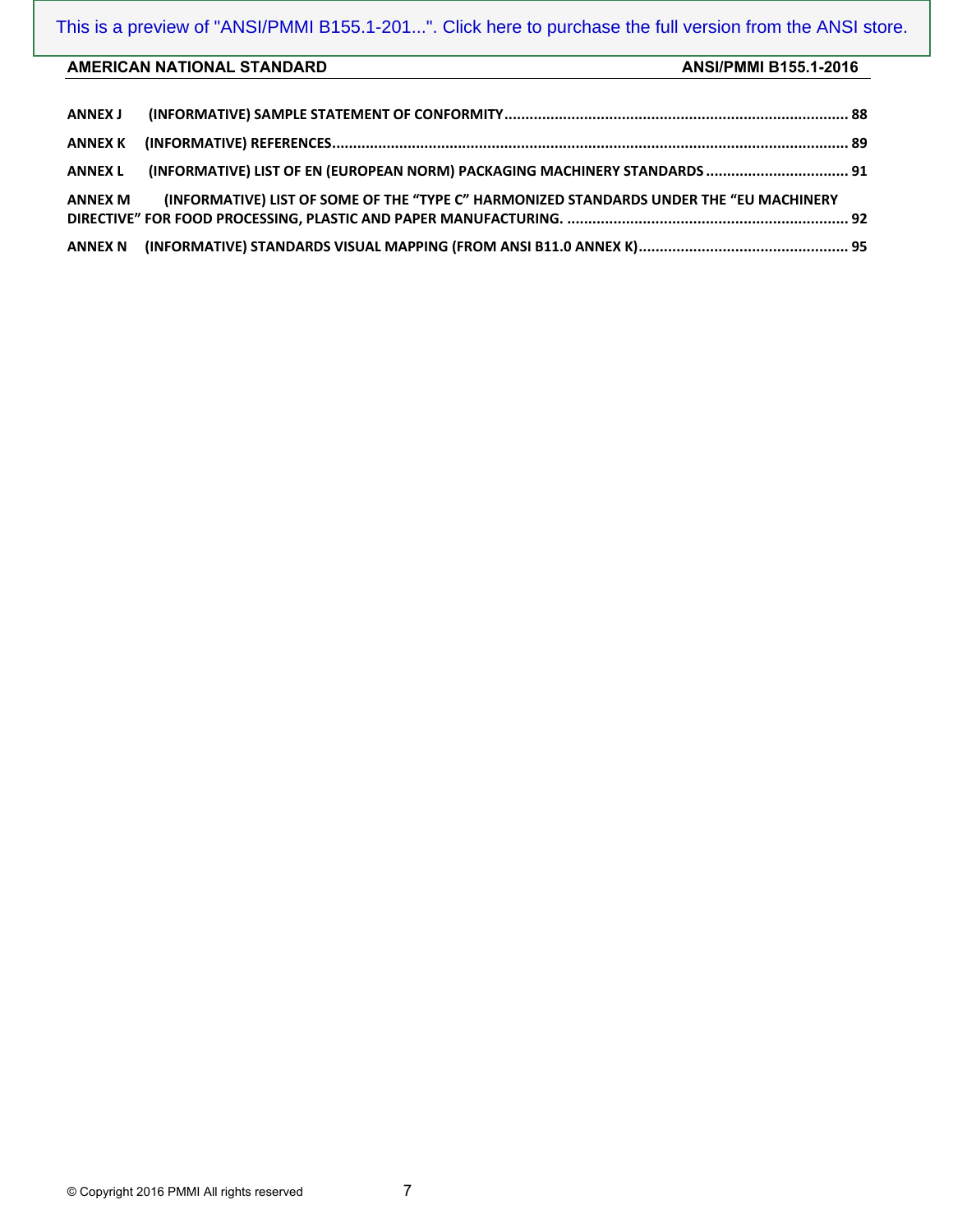#### **0 Foreword**

(This foreword is not part of the requirements of American National Standard ANSI/PMMI B155.1-2016)

This standard was promulgated by The Association for Packaging and Processing Technologies (PMMI) as a voluntary standard to establish safety requirements for machinery.

The first version of this standard was approved by the PMMI membership on 27 September 1972. It was approved as an American National Standard by ANSI on 6 August 1973. The standard has been reviewed and revised with subsequent approvals by the ANSI Board of Standards Review in 1979, 1986, 1994, 2000, 2006, 2011 and 2016.

This version of the standard has been harmonized with international (ISO) and European (EN) standard ISO 12100. Suppliers meeting the requirements of ANSI/PMMI B155.1-2016 may simultaneously meet the requirements of ISO 12100.

The B155.1 standard can be associated with the ISO "A-B-C level" structure as described immediately below, and as shown in Figure 1 below.

**Type-A standards** (basis standards) give basic concepts, principles for design, and general aspects that can be applied to machinery.

**Type-B standards** (generic safety standards) deal with one or more safety aspects or one or more types of safeguards that can be used across a wide range of machinery.

**Type-C standards** (machinery safety standards) deal with detailed safety requirements for a particular machine or group of machines**.**

This B155.1 standard on general safety requirements common to packaging and processing machines is primarily an "A-level" standard in that it applies to a broad array of packaging and processing machines and contains very general requirements. However, in many areas it also contains very specific requirements typical of a type-C standard.



**Figure 1 - A / B / C Organization of Standards** 

This standard is intended for readers with differing levels of familiarity with standards and the risk assessment process. The requirements of the machine specific ANSI standards are grouped according to those that apply to the supplier (i.e., manufacturer, rebuilder, modifier) and user. Some are shared between the supplier and user and are so indicated.

The objective of the B155.1 standard is to eliminate injuries to personnel packaging and processing systems by establishing requirements for the design, construction, reconstruction, modification, installation, set–up, operation and maintenance of packaging and processing machinery systems. Responsibilities have been assigned to the supplier, the user and the user personnel to implement this standard. This standard is not intended to replace good judgment and personal responsibility. Personnel skill, attitude, training and experience are safety factors that should be considered by the user.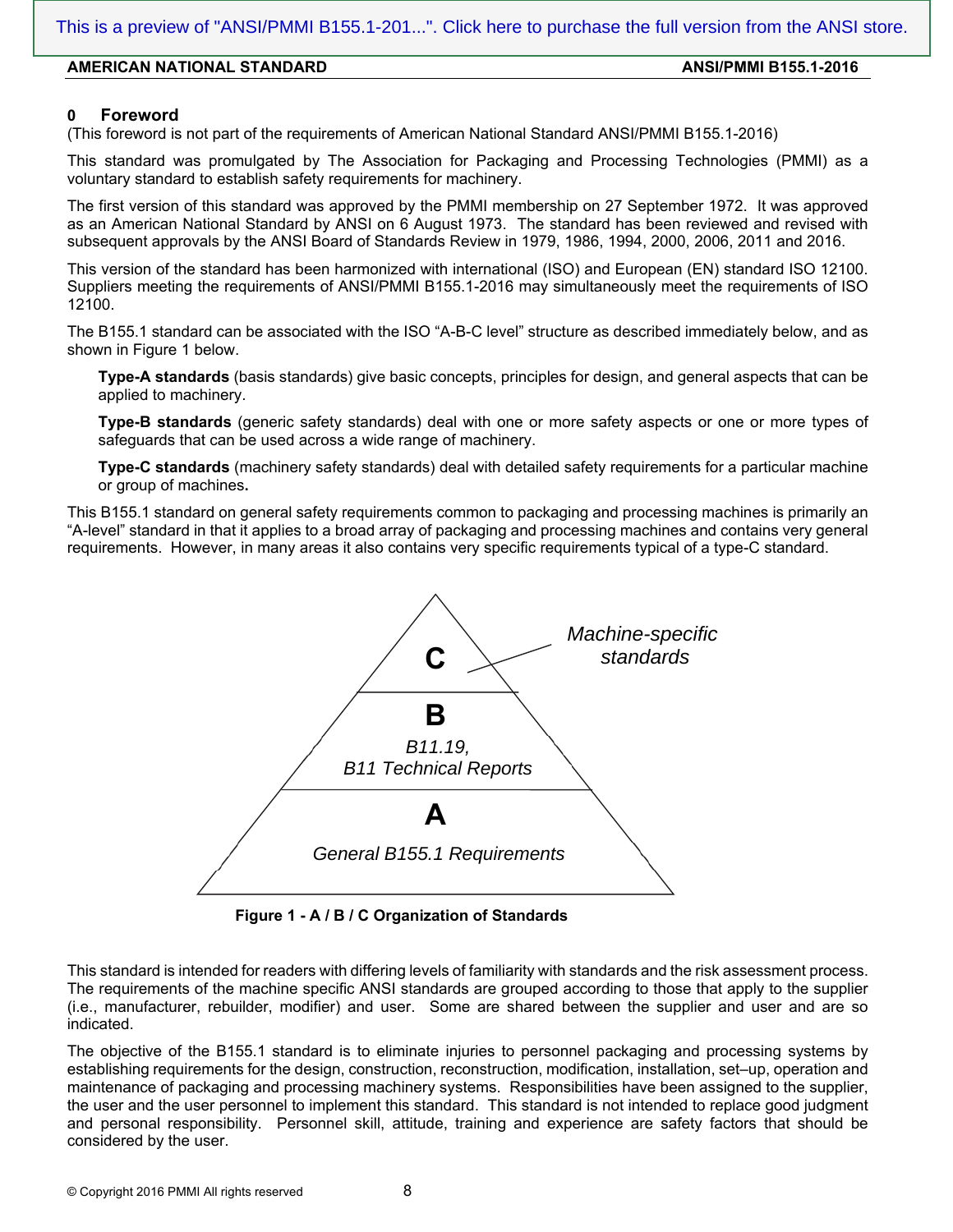"Safe" is the state of being protected from recognized hazards likely to cause serious physical harm. There is no such thing as being *absolutely* safe, that is, a complete absence of risk, and therefore there is no machinery, including packaging and processing machinery, that is *absolutely* safe in the sense of being completely devoid of all conceivable risks. All machinery contains hazards, and some level of residual risk. However, the risk associated with those hazards should be reduced to an acceptable level. To achieve this goal, senior management should allocate appropriate personnel, time and resources to permit the risk assessment process to be successfully completed. Senior management holds the ultimate responsibility to determine the level(s) of acceptable risk.

This standard guides packaging and processing machinery suppliers and users through a risk assessment process designed to ensure that reasonably foreseeable hazards are identified and corresponding risks are reduced to an acceptable level. In this standard the terms "acceptable" and "tolerable" are used as synonyms. Although engineers have long applied an informal risk assessment framework, this standard introduces a formal method to conduct and document the risk assessment process.

This standard identifies some preparations that need to be made before a risk assessment begins, and presents the basic risk assessment process in a step by step approach to assist in achieving this goal.

The outcome of completing the risk assessment process should be:

- Packaging and processing machinery ready to ship, install or use with risks reduced to an acceptable level;
- Awareness devices, warning labels, instruction manual(s) and information for operation and maintenance; and
- Documenting the results of the risk assessment process.

This standard does not use the term "and/or" but instead, the term "or" is used as an inclusive disjunction, meaning one or the other or both.

#### **Normative requirements**

The normative requirements appear aligned to the left margin. To meet the requirements of this standard, machinery suppliers and users must conform to these normative requirements. These requirements typically use the verb "shall."

#### *Informative Notes*

*The informative or explanatory text in this standard appears indented, in italics, in a reduced font size and colored blue (for those with electronic or color printed versions), all of which are in an effort to provide a visual signal to*  the reader that this is informative text, not normative text, and is not to be considered part of the requirements of this standard; this text is advisory in nature only. The suppliers, the users and the machines themselves are not *required to conform to the informative text. The informative text is presented in this manner in an attempt to enhance readability. Informative annexes contain guidance but do not contain requirements.* 

#### **Effective Date**

The following information on effective dates is informative guidance only, and is not a normative part of this standard. The committee recognizes that suppliers and users will need some period of time, after the approval date on the title page of this document, to develop new designs, or modify existing designs or manufacturing processes in order to incorporate the new or revised requirements of this standard into their product development or production system.

The committee recommends that suppliers complete and implement design changes for new packaging and processing machinery within 6 months of the publication of this standard.

The committee also recommends that users confirm that packaging and processing machinery has acceptable risk within 6 months of the publication date of this standard. If the risk assessment process shows that modification(s) is necessary, refer to the requirements of this standard to implement risk reduction measures for appropriate risk reduction.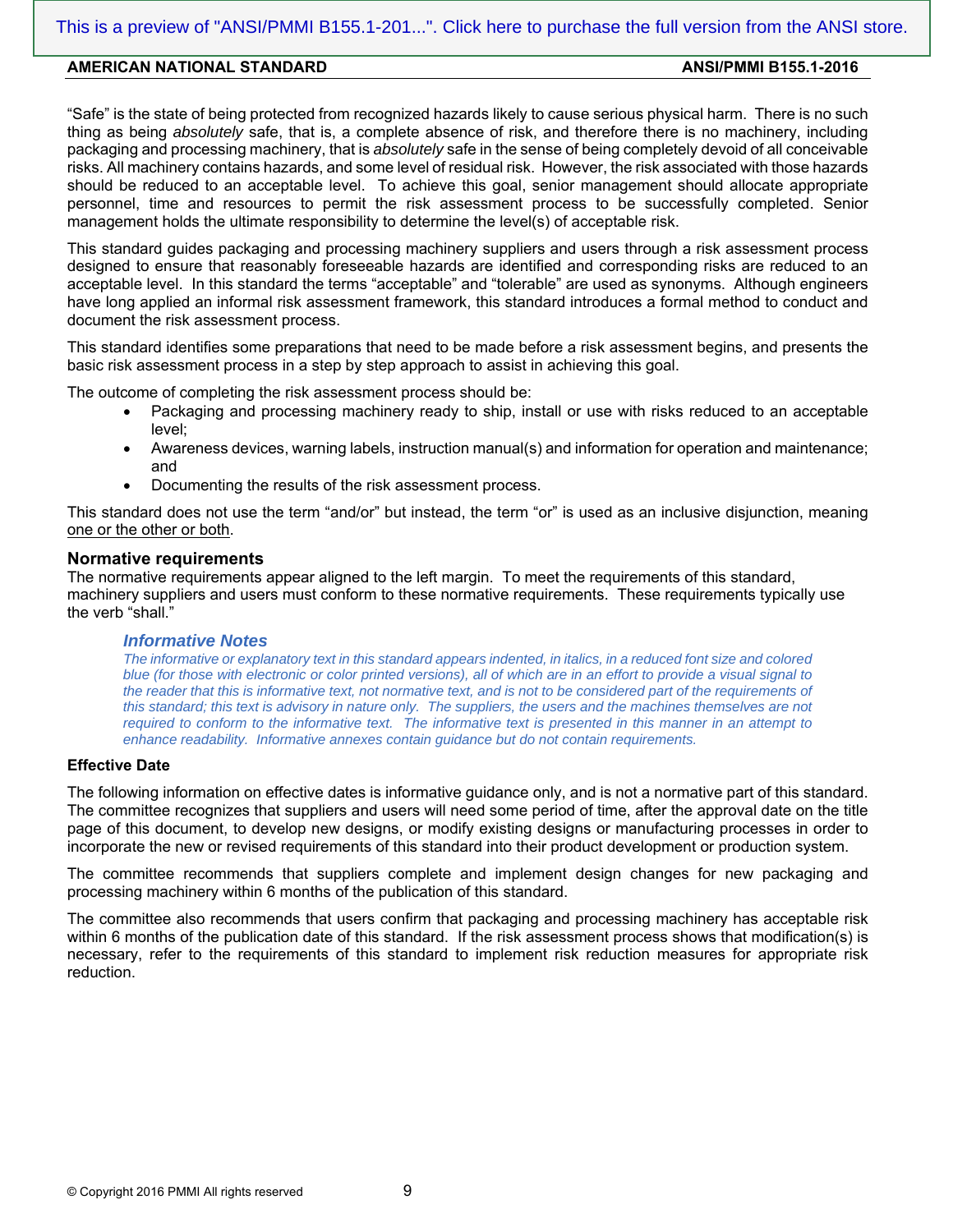#### AMERICAN NATIONAL STANDARD **AMERICAN NATIONAL STANDARD ANSI/PMMI B155.1-2016**

#### **PMMI B155.1 Standard Committee Members**

**Chair**  John Uber Mettler Toledo

#### **Vice Chair**

Jerry Barnes BABBCO

#### **Secretary**

Fred Hayes PMMI The Association for Packaging and Processing Technologies

#### Delegates

| Steve Blackowiak<br><b>Stanford Brubaker</b><br><b>Tim Caudle</b><br><b>Randall Cotton</b><br>Eric Cummings<br>Danny Deighton<br>Sonny Dela<br>Raad Asmaro<br>David Felinski<br>Lawrence Halprin<br>Joseph Kirby<br>Karen Larue<br>Larry Luciano<br><b>Bruce Main</b><br>Carla Silver<br>Wayne Solberg<br>Pete Squires<br><b>Michael Steele</b><br>Matt Swanson<br>Alex Vigdorovich<br><b>Robert Wittnebel</b><br>Alternates | <b>Buhler Group</b><br><b>Liberty Mutual Insurance</b><br>Sealed Air<br><b>Big Heart Pet Brands</b><br>Ross Controls (National Fluid Power Association)<br>Eli Lilly<br><b>Nestle USA</b><br>FANUC Robotics America, Corp<br><b>B11 Standards Inc</b><br>Keller and Heckman LLP<br>Intelligrated<br>Procter & Gamble<br>Luciano Packaging Technologies (IOPP)<br>design safety engineering inc<br>Merck<br><b>Rockwell Automation</b><br><b>Schneider Packaging Equipment</b><br>R.A Jones<br><b>Campbell Soup</b><br><b>MGS Machine Corporation</b><br>Krones Inc |
|------------------------------------------------------------------------------------------------------------------------------------------------------------------------------------------------------------------------------------------------------------------------------------------------------------------------------------------------------------------------------------------------------------------------------|--------------------------------------------------------------------------------------------------------------------------------------------------------------------------------------------------------------------------------------------------------------------------------------------------------------------------------------------------------------------------------------------------------------------------------------------------------------------------------------------------------------------------------------------------------------------|
| <b>Bill Buck</b>                                                                                                                                                                                                                                                                                                                                                                                                             | <b>Schneider Packaging Equipment</b>                                                                                                                                                                                                                                                                                                                                                                                                                                                                                                                               |
| Doris Mayer                                                                                                                                                                                                                                                                                                                                                                                                                  | Krones Inc                                                                                                                                                                                                                                                                                                                                                                                                                                                                                                                                                         |
| John Yacoub                                                                                                                                                                                                                                                                                                                                                                                                                  | <b>Mettler Toledo</b>                                                                                                                                                                                                                                                                                                                                                                                                                                                                                                                                              |
| Denise Rockhil                                                                                                                                                                                                                                                                                                                                                                                                               | National Fluid Power Association (NFPA)                                                                                                                                                                                                                                                                                                                                                                                                                                                                                                                            |
| Mark Lewandowski                                                                                                                                                                                                                                                                                                                                                                                                             | Procter & Gamble                                                                                                                                                                                                                                                                                                                                                                                                                                                                                                                                                   |
| Scott Bradley                                                                                                                                                                                                                                                                                                                                                                                                                | <b>Nestle</b>                                                                                                                                                                                                                                                                                                                                                                                                                                                                                                                                                      |

© Copyright 2016 PMMI All rights reserved 10

Eric Ney Big Heart Pet Brands